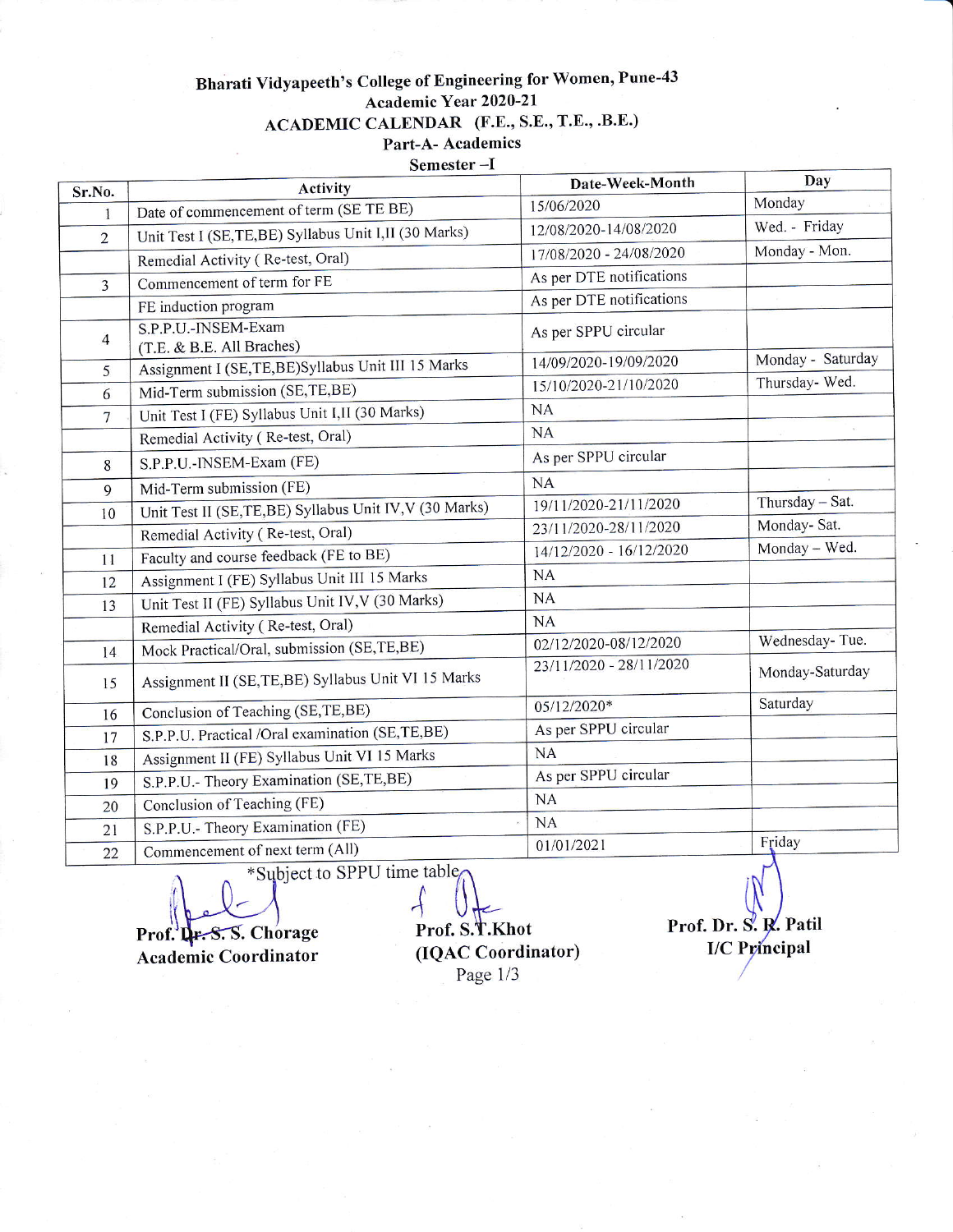## Bharati Vidyapeeth's College of Engineering for Women, Pune-43 Academic Year 2020 -2021 ACADEMIC CALENDAR (F.E., S.E., T.E., .B.E.) Part-B- EVENT

## Semester -I

| Sr. No.        | <b>Activity</b>                                                                                             | Date-Week-Month                                  | Day                           |
|----------------|-------------------------------------------------------------------------------------------------------------|--------------------------------------------------|-------------------------------|
| 1              | Entrepreneurship Development Cell activity                                                                  | 17/06/2020                                       | Wednesday                     |
| $\overline{2}$ | Yoga day celebration                                                                                        | 21/06/2020                                       | Sunday                        |
| $\overline{3}$ | NSS & SDO-Tree plantation                                                                                   | 2 <sup>nd</sup><br>Week of July                  | Monday - Saturday             |
| $\overline{4}$ | College Newsletter release                                                                                  | 2 <sup>nd</sup><br>week of July                  | Monday - Saturday             |
| 5              | Mock Interviews of BE students by staff<br>members                                                          | 20/07/2020-25/07/2020                            | Monday-Saturday               |
| 6              | Employability Skill Development Training for<br>BE students (T&P Department)                                | 03/08/2020 -25/08/2020                           | Monday -Tuesday               |
| $\overline{7}$ | Independence Day                                                                                            | 15/08/2020                                       | Saturday                      |
| 8              | Health Checkup (FE)                                                                                         | <b>NA</b>                                        |                               |
| 9              | Industry visits (by respective dept.)                                                                       | <b>NA</b>                                        |                               |
| 10             | College Magazine release                                                                                    | 4 <sup>th</sup> week of August                   | Monday - Saturday             |
| 11             | Teacher's day                                                                                               | 05/09/2020                                       | Saturday                      |
| 12             | Engineer's day                                                                                              | 15/09/2020                                       | Tuesday                       |
| 13             | NSS week celebration                                                                                        | 24/09/2020 to 2/10/2020                          | Thursday - Friday             |
| 14             | Mahatma Gandhi Jayanti Celebration                                                                          | 2/10/2020                                        | Friday                        |
| 15             | Employability Skill Development Training for TE<br>students (T&P Department)                                | 12/10/2020 -03/11/2020;<br>07/12/2020-24/12/2020 | Monday - Tue.<br>Mon. - Thus. |
| 16             | National Unity Day                                                                                          | 31/10/2020                                       | Saturday                      |
| 17             | Sanvidhan Day                                                                                               | 26/11/2020                                       | Thursday                      |
| 18             | IQAC, N.S.S., Art Circle, T&P, R&D, MoU,<br>Student Association and Student Chapter<br>activities-All Dept. | Every fortnight                                  | Suitable day                  |

Page 2/3